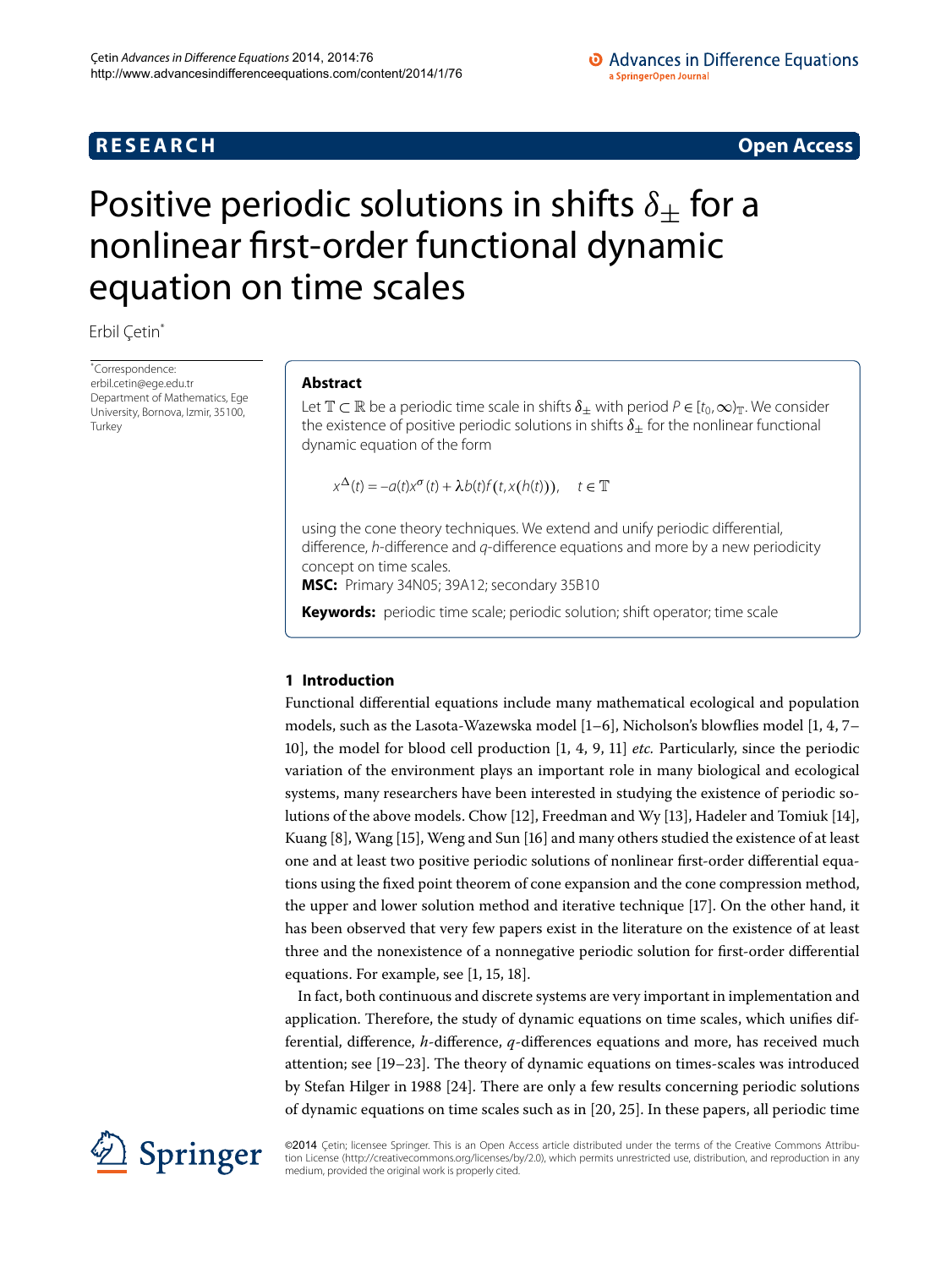scales must be unbounded above and below, but there are many time scales that do not satisfy this condition such as  $\overline{q^{\mathbb{Z}}} = \{q^n : n \in \mathbb{Z}\} \cup \{0\}$  and  $\sqrt{\mathbb{N}} = \{\sqrt{n} : n \in \mathbb{N}\}\)$ . Adıvar introduced a new periodicity concept in [26] with the aid of shift operators  $\delta_{\pm}$ . With the new periodicity concept, the time scale need not be closed under the operation  $t \pm \omega$  for a fixed  $\omega > 0$ . There are only few existence results related with the new periodicity; see [\[](#page-11-15)19].

Let T be a periodic time scale in shifts  $\delta_+$  with period  $P \in [t_0, \infty)$  and  $t_0 \in \mathbb{T}$ . We are concerned with the existence, multiplicity and nonexistence of periodic solutions in shifts *δ*<sup>±</sup> for the nonlinear dynamic equation

<span id="page-1-0"></span>
$$
x^{\Delta}(t) = -a(t)x^{\sigma}(t) + \lambda b(t)f(t,x(h(t))), \quad t \in \mathbb{T},
$$
\n(1)

where  $a \in C(\mathbb{T}, (0, \infty))$  is  $\Delta$ -periodic in shifts  $\delta_{\pm}$  with period *T* and  $a \in \mathbb{R}$ ,  $\lambda > 0$  is a positive parameter,  $b \in C(\mathbb{T}, [0, \infty))$  is  $\Delta$ -periodic in shifts with period *T*,  $\int_{t_0}^{\delta_x^T t_0} b(s) \Delta s > 0$ ,  $h \in C(\mathbb{T}, [0, \infty))$  is periodic in shifts with period *T* and  $f \in C(\mathbb{T} \times (0, \infty), (0, \infty))$  is periodic in shifts  $\delta_{\pm}$  with period *T* with respect to the first variable and  $T \in [P, \infty)_{\mathbb{T}}$ .

Hereafter, we use the notation  $[a, b]_{\mathbb{T}}$  to indicate the time scale interval  $[a, b] \cap \mathbb{T}$ . The intervals  $[a, b]$ <sub>T</sub>,  $(a, b]$ <sub>T</sub> and  $(a, b)$ <sub>T</sub> are similarly defined.

<span id="page-1-1"></span>In this study, we shall show that the number of positive periodic solutions in shifts  $\delta_{\pm}$ of (1) can be determined by the asymptotic behaviors of the quotient of  $\frac{f(t,x)}{x}$  at zero and infinity. We shall organize this paper as follows. In Section 2, we state some facts about exponential function on time scales, the new periodicity concept for time scales and some important theorems which will be needed to show the existence and nonexistence of periodic solutions in shifts  $\delta_{\pm}$ . Besides these, in Section 2, we give some lemmas about the exponential function and the graininess function with shift operators. We also present some lemmas to be used later. Finally, we state our main results and give their proofs in Section 3 by using the Krasnosel'skiï fixed point theorem.

#### **2 Preliminaries**

In this section, we mention some definitions, lemmas and theorems from calculus on time scales which can be found in  $[18, 27]$  $[18, 27]$  $[18, 27]$  $[18, 27]$ . Next, we state some definitions, lemmas and theorems about the shift operators and the new periodicity concept for time scales which can be found in  $[26]$ .

**Definition 2.1** [27[\]](#page-12-4) A function  $p : \mathbb{T} \to \mathbb{R}$  is said to be regressive provided  $1 + \mu(t)p(t) \neq$ 0 for all  $t \in \mathbb{T}^k$ , where  $\mu(t) = \sigma(t) - t$ . The set of all regressive rd-continuous functions  $\varphi : \mathbb{T} \to \mathbb{R}$  is denoted by  $\mathcal{R}$ , while the set  $\mathcal{R}^+$  is given by  $\mathcal{R}^+ = {\varphi \in \mathcal{R} : 1 + \mu(t)\varphi(t)} > 0$ 0 for all  $t \in \mathbb{T}$ .

Let  $\varphi \in \mathcal{R}$  and  $\mu(t) > 0$  for all  $t \in \mathbb{T}$ . The exponential function on  $\mathbb{T}$  is defined by

$$
e_{\varphi}(t,s) = \exp\biggl(\int_{s}^{t} \zeta_{\mu(r)}\bigl(\varphi(r)\bigr) \Delta r\biggr),\tag{2}
$$

where  $\zeta_{\mu(s)}$  is the cylinder transformation given by

$$
\zeta_{\mu(r)}\big(\varphi(r)\big) := \begin{cases} \frac{1}{\mu(r)} \operatorname{Log}(1 + \mu(r)\varphi(r)) & \text{if } \mu(r) > 0; \\ \varphi(r) & \text{if } \mu(r) = 0. \end{cases}
$$
 (3)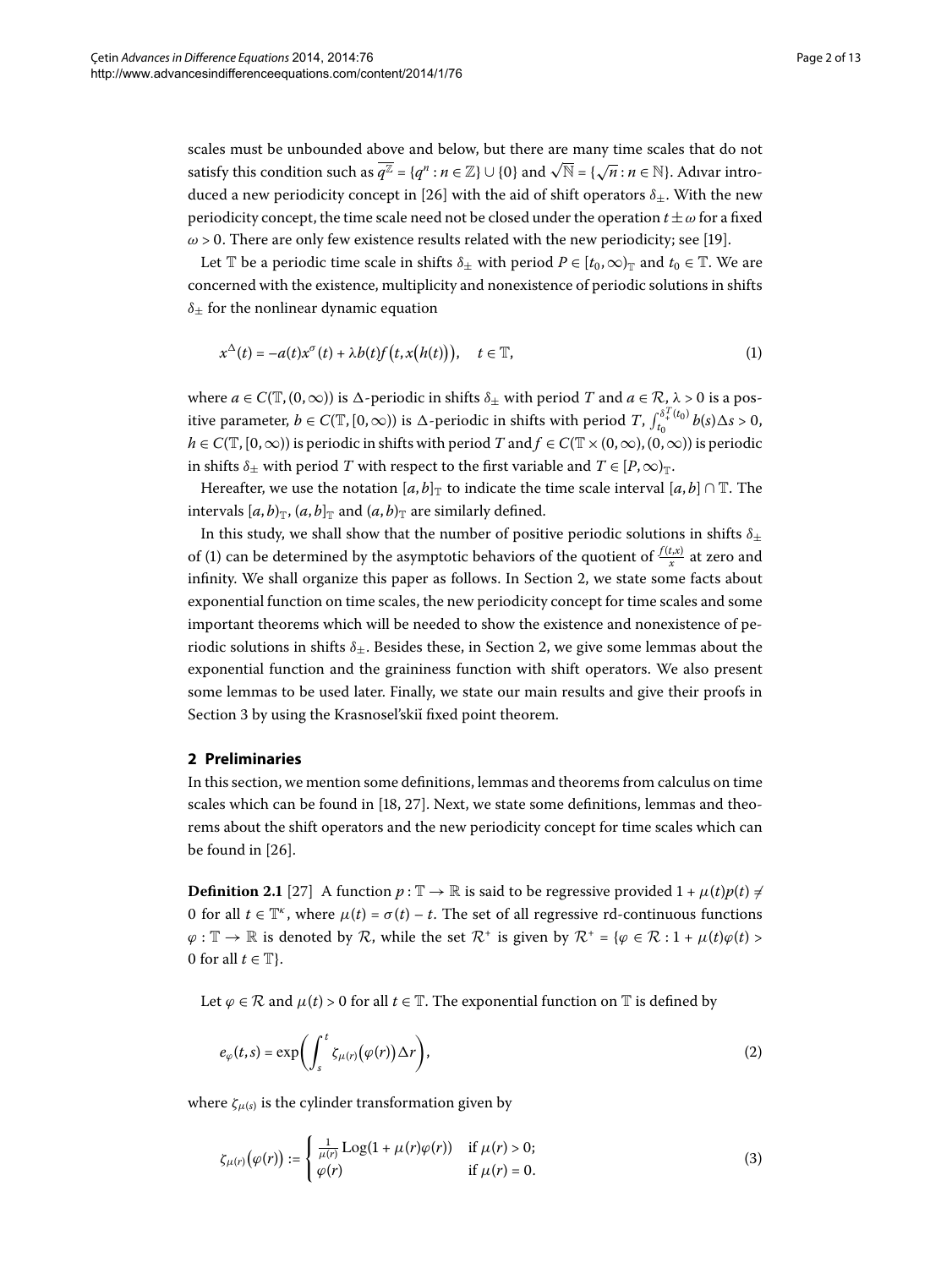<span id="page-2-2"></span>Also, the exponential function  $y(t) = e_p(t, s)$  is the solution to the initial value problem  $y^{\Delta} = p(t)y$ ,  $y(s) = 1$ . Other properties of the exponential function are given in the following lemma  $([27],$  $([27],$  $([27],$  Theorem 2.36).

**Lemma 2.1** *Let*  $p, q \in \mathcal{R}$ *. Then* 

i. *e*<sub>0</sub>(*t*,*s*) ≡ 1 *and e*<sub>*n*</sub>(*t*,*t*) ≡ 1; ii.  $e_p(\sigma(t), s) = (1 + \mu(t)p(t))e_p(t, s);$ *i*ii.  $\frac{1}{e_p(t,s)} = e_{\ominus}(t,s)$ , where  $\ominus p(t) = -\frac{p(t)}{1+\mu(t)p(t)}$ ; iv.  $e_p(t,s) = \frac{1}{e_p(s,t)} = e_{\ominus p}(s,t);$ v.  $e_p(t,s)e_p(s,r) = e_p(t,r);$ vi.  $e_p(t, s)e_q(t, s) = e_{p \oplus q}(t, s);$ vii.  $\frac{e_p(t,s)}{e_q(t,s)} = e_{p\ominus q}(t,s);$ viii.  $\left(\frac{1}{e_p(\cdot,s)}\right)^{\Delta} = -\frac{p(t)}{e_p^{\sigma}(\cdot,s)}$ .

<span id="page-2-1"></span>The following definitions, lemmas, corollaries and examples are about the shift operators and the new periodicity concept for time scales which can be found in  $[26]$ .

**Definition 2.2** [26] Let  $\mathbb{T}^*$  be a nonempty subset of the time scale  $\mathbb{T}$  including a fixed number  $t_0 \in \mathbb{T}^*$  such that there exist operators  $\delta_{\pm} : [t_0, \infty)_{\mathbb{T}} \times \mathbb{T}^* \to \mathbb{T}^*$  satisfying the following properties:

(P.1) The functions  $\delta_{\pm}$  are strictly increasing with respect to their second arguments, *i.e.*, if

$$
(T_0,t),(T_0,u)\in\mathcal{D}_{\pm}:=\big\{(s,t)\in[t_0,\infty)_{\mathbb{T}}\times\mathbb{T}^*:\delta_{\mp}(s,t)\in\mathbb{T}^*\big\},\
$$

then

$$
T_0 \leq t < u \quad \text{implies} \quad \delta_{\pm}(T_0, t) < \delta_{\pm}(T_0, u);
$$

- (P.2) If  $(T_1, u), (T_2, u) \in \mathcal{D}$  with  $T_1 < T_2$ , then  $\delta_-(T_1, u) > \delta_-(T_2, u)$ , and if  $(T_1, u)$ ,  $(T_2, u) \in D_+$  with  $T_1 < T_2$ , then  $\delta_+(T_1, u) < \delta_+(T_2, u)$ ;
- (P.3) If  $t \in [t_0, \infty)$ <sub>T</sub>, then  $(t, t_0) \in D_+$  and  $\delta_+(t, t_0) = t$ . Moreover, if  $t \in \mathbb{T}^*$ , then  $(t_0, t) \in D_+$  and  $\delta_+(t_0, t) = t$  holds;
- (P.4) If  $(s, t) \in D_{\pm}$ , then  $(s, \delta_{\pm}(s, t)) \in D_{\mp}$  and  $\delta_{\mp}(s, \delta_{\pm}(s, t)) = t$ , respectively;
- (P.5) If  $(s, t) \in D_{\pm}$  and  $(u, \delta_{\pm}(s, t)) \in D_{\mp}$ , then  $(s, \delta_{\mp}(u, t)) \in D_{\pm}$  and  $\delta_{\mp}(u, \delta_{\pm}(s,t)) = \delta_{\pm}(s, \delta_{\mp}(u,t))$ , respectively.

<span id="page-2-0"></span>Then the operators  $\delta$ <sub>–</sub> and  $\delta$ <sub>+</sub> associated with  $t_0 \in \mathbb{T}^*$  (called the initial point) are said to be backward and forward shift operators on the set <sup>T</sup>∗, respectively. The variable *<sup>s</sup>* <sup>∈</sup>  $[t_0, \infty)$ <sub>T</sub> in  $\delta_{\pm}(s,t)$  is called the shift size. The value  $\delta_{+}(s,t)$  and  $\delta_{-}(s,t)$  in  $\mathbb{T}^*$  indicate *s* units translation of the term  $t \in \mathbb{T}^*$  to the right and left, respectively. The sets  $\mathcal{D}_\pm$  are the domains of the shift operator *<sup>δ</sup>*±, respectively. Hereafter, <sup>T</sup><sup>∗</sup> is the largest subset of the time scale  $\mathbb T$  such that the shift operators  $\delta_\pm:[t_0,\infty)_\mathbb T\times\mathbb T^*\to\mathbb T^*$  exist.

**Definition 2.3** [26] (Periodicity in shifts) Let  $\mathbb{T}$  be a time scale with the shift operators  $\delta_{\pm}$  associated with the initial point  $t_0 \in \mathbb{T}^*$ . The time scale  $\mathbb T$  is said to be periodic in shift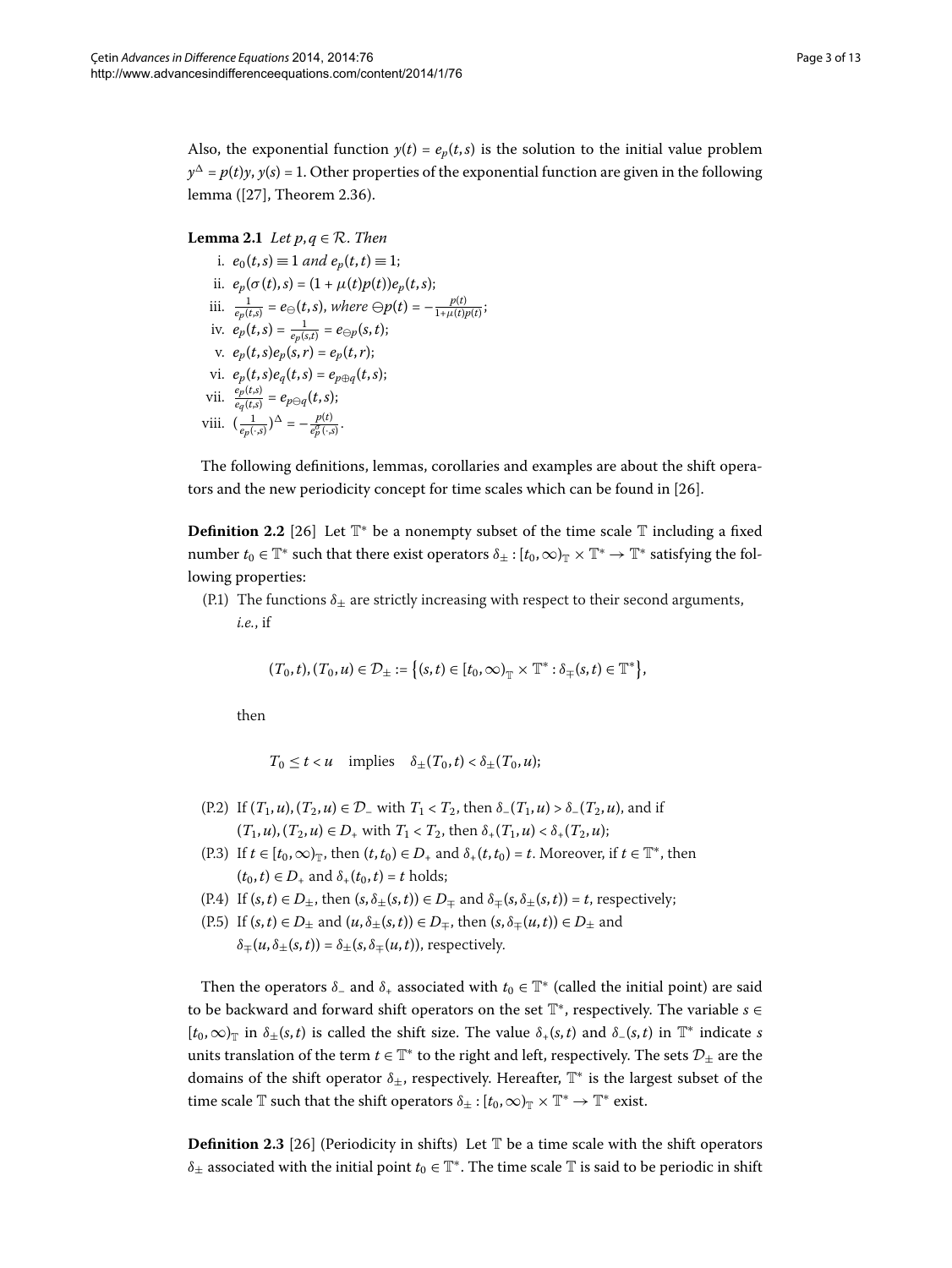<span id="page-3-0"></span> $\delta_{\pm}$  if there exists  $p \in (t_0, \infty)_{\mathbb{T}^*}$  such that  $(p, t) \in D_{\pm}$  for all  $t \in \mathbb{T}^*$ . Furthermore, if

$$
P:=\inf\bigl\{p\in(t_0,\infty)_{\mathbb{T}^*}:(p,t)\in D_\pm,\forall t\in\mathbb{T}^*\bigr\}\neq t_0,
$$

then  $P$  is called the period of the time scale  $T$ .

**Example 2.1** [26] The following time scales are periodic in the sense of shift operators given in Definition 2[.](#page-2-0)3.

i.  $\mathbb{T}_1 = {\pm n^2 : n \in \mathbb{Z}}, \delta_{\pm}(P,t) = \begin{cases} (\sqrt{t} \pm \sqrt{p})^2, & t > 0; \\ \pm P, & t = 0; \\ (\sqrt{t} \pm \sqrt{p})^2, & t > 0; \end{cases}$  $\pm P$ ,  $t = 0$ ;  $P = 1$ ,  $t_0 = 0$ .<br> $-(\sqrt{-t} \pm \sqrt{P})^2$ ,  $t < 0$ ; ii.  $\mathbb{T}_2 = \overline{q^{\mathbb{Z}}}$ ,  $\delta_{\pm}(P, t) = P^{\pm 1}t$ ,  $P = q$ ,  $t_0 = 1$ . iii.  $\mathbb{T}_3 = \overline{\bigcup_{n \in \mathbb{Z}} [2^{2n}, 2^{2n+1}]}, \delta_{\pm}(P, t) = P^{\pm 1}t, P = 4, t_0 = 1.$ iv.  $\mathbb{T}_4 = \{ \frac{q^n}{1 + q^n} : q > 1 \text{ is constant and } n \in \mathbb{Z} \} \cup \{0, 1\},$ 

$$
\delta_{\pm}(P,t)=\frac{q^{(\frac{\ln(\frac{t}{1-t})\pm\ln(\frac{P}{1-P})}{\ln q})}}{1+q^{(\frac{\ln(\frac{t}{1-t})\pm\ln(\frac{P}{1-P})}{\ln q})}},\quad P=\frac{q}{1+q}.
$$

Notice that the time scale  $\mathbb{T}_4$  in Example 2[.](#page-3-0)1 is bounded above and below and  $\mathbb{T}_4^* = \{\frac{q^n}{1+q^n} :$ *q* > 1 is constant and *n*  $\in \mathbb{Z}$ .

**Remark 2.1** [26] Let T be a time scale that is periodic in shifts with the period P. Thus, by (P.4) of Definition 2.2, the mapping  $\delta_+^P : \mathbb{T}^* \to \mathbb{T}^*$  defined by  $\delta_+^P(t) = \delta_+(P,t)$  is surjective. On the other hand, by (P[.](#page-2-1)1) of Definition 2.2, shift operators  $\delta_{\pm}$  are strictly increasing in their second arguments. That is, the mapping  $\delta_+^P(t) = \delta_+(P,t)$  is injective. Hence,  $\delta_+^P$  is an invertible mapping with the inverse  $(\delta_+^P)^{-1} = \delta_-^P$  defined by  $\delta_-^P(t) := \delta_-(P,t)$ .

We assume that  $\mathbb T$  is a periodic time scale in shift  $\delta_\pm$  with period *P*. The operators  $\delta_\pm^P$  :  $\mathbb{T}^*$  →  $\mathbb{T}^*$  are commutative with the forward jump operator *σ* :  $\mathbb{T}$  →  $\mathbb{T}$  given by *σ*(*t*) :=  $\inf\{s \in \mathbb{T} : s > t\}$ . That is,  $(\delta_{\pm}^P \circ \sigma)(t) = (\sigma \circ \delta_{\pm}^P)(t)$  for all  $t \in \mathbb{T}^*$ .

**Lemma 2.2** [26] *The mapping*  $\delta_+^P : \mathbb{T}^* \to \mathbb{T}^*$  *preserves the structure of the points in*  $\mathbb{T}^*$ . *That is*,

<span id="page-3-2"></span><span id="page-3-1"></span>
$$
\sigma(t) = t \quad implies \quad \sigma(\delta_+(P,t)) = \delta_+(P,t) \quad and
$$
  

$$
\sigma(t) > t \quad implies \quad \sigma(\delta_+(P,t)) > \delta_+(P,t).
$$

**Corollary 2.1** [26]  $\delta_+(P, \sigma(t)) = \sigma(\delta_+(P,t))$  *and*  $\delta_-(P, \sigma(t)) = \sigma(\delta_-(P,t))$  *for all*  $t \in \mathbb{T}^*$ .

**Definition 2.4** [26] (Periodic function in shift  $\delta_{\pm}$ ) Let T be a time scale that is periodic in shifts  $\delta_{\pm}$  with the period *P*. We say that a real-valued function *f* defined on  $\mathbb{T}^*$  is periodic in shifts  $\delta_{\pm}$  if there exists  $T \in [P, \infty)_{\mathbb{T}^*}$  such that

$$
(T, t) \in D_{\pm} \quad \text{and} \quad f\big(\delta_{\pm}^{T}(t)\big) = f(t) \quad \text{for all } t \in \mathbb{T}^{*},
$$

where  $\delta_{\pm}^T := \delta_{\pm}(T,t)$ . The smallest number  $T \in [P,\infty)_{\mathbb{T}^*}$  such that (4) holds is called the period of *f*.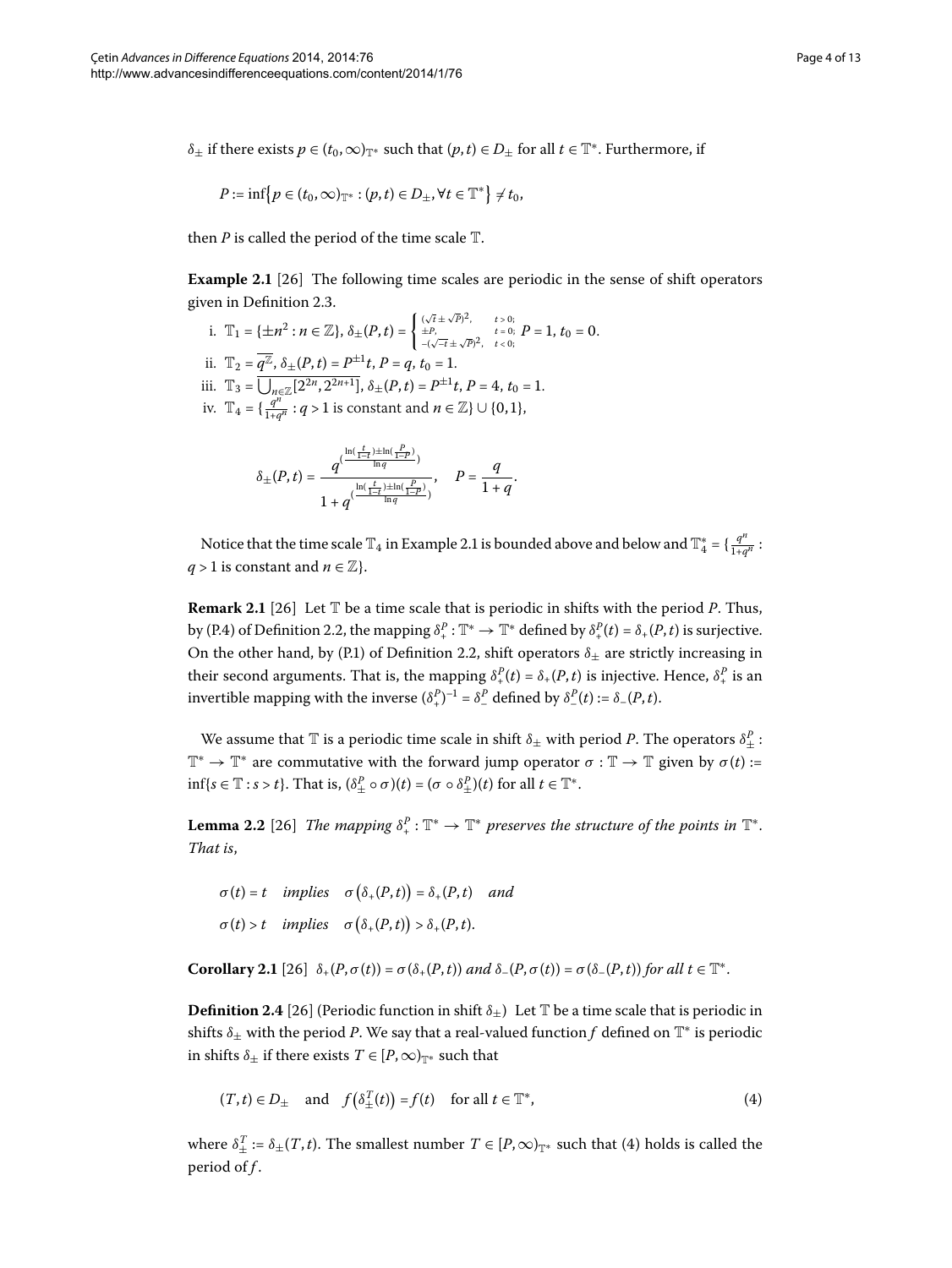<span id="page-4-2"></span>**Definition 2.5** [26[\]](#page-12-3) ( $\Delta$ -periodic function in shifts  $\delta$ +) Let T be a time scale that is periodic in shifts  $\delta_+$  with the period *P*. We say that a real-valued function *f* defined on  $\mathbb{T}^*$  is  $\Delta$ -periodic in shifts  $\delta_{\pm}$  if there exists  $T \in [P, \infty)_{\mathbb{T}^*}$  such that

<span id="page-4-1"></span><span id="page-4-0"></span>
$$
(T, t) \in D_{\pm} \quad \text{for all } t \in \mathbb{T}^*,\tag{5}
$$

the shifts 
$$
\delta_{\pm}^{T}
$$
 are  $\Delta$ -differentiable with rd-continuous derivatives (6)

and

$$
f\left(\delta_{\pm}^T(t)\right)\delta_{\pm}^{\Delta T} = f(t) \quad \text{for all } t \in \mathbb{T}^*,\tag{7}
$$

where  $\delta_{\pm}^T := \delta_{\pm}(T,t)$  $\delta_{\pm}^T := \delta_{\pm}(T,t)$ . The smallest number  $T \in [P,\infty)_{\mathbb{T}^*}$  such that (5)-(7) hold is called the period of *f* .

<span id="page-4-3"></span>Notice that Definition 2[.](#page-4-2)4 and Definition 2.5 give the classic periodicity definition on time scales whenever  $\delta_{\pm}^T := t \pm T$  are the shifts satisfying the assumptions of Definition 2[.](#page-3-2)4 and Definition 2.5.

Now, we give a theorem which is the substitution rule on periodic time scales in shifts  $\delta_{\pm}$  which can be found in [26].

**Theorem 2.1** Let  $\mathbb{T}$  *be a time scale that is periodic in shifts*  $\delta_{\pm}$  *with period*  $P \in [t_0, \infty)_{\mathbb{T}^*}$ , *and let f be a*  $\Delta$ -periodic function in shifts  $\delta_{\pm}$  with the period  $T \in [P, \infty)_{\mathbb{T}^*}$ . Suppose that  $f \in C_{\rm rd}(\mathbb{T})$ , then

$$
\int_{t_0}^t f(s) \Delta s = \int_{\delta_{\pm}^T(t_0)}^{\delta_{\pm}^T(t)} f(s) \Delta s. \tag{8}
$$

We give some interesting properties of the exponential functions  $e_p(t, t_0)$  and shift op-erators on time scales which can be found in [\[](#page-11-15)19].

**Lemma 2.3** Let  $\mathbb{T}$  be a time scale that is periodic in shifts  $\delta_{\pm}$  with the period P. Suppose that the shifts  $\delta^T_\pm$  are  $\Delta$ -differentiable on  $t \in \mathbb{T}^*$  where  $T \in [P,\infty)_{\mathbb{T}^*}.$  Then the graininess *function*  $\mu : \mathbb{T} \to [0, \infty)$  *satisfies* 

$$
\mu\big(\delta^T_\pm(t)\big)=\delta^{\Delta T}_\pm(t)\mu(t).
$$

**Lemma 2.4** Let  $\mathbb{T}$  be a time scale that is periodic in shifts  $\delta_{\pm}$  with the period P. Suppose *that the shifts*  $\delta^T_\pm$  *are*  $\Delta$ -differentiable on  $t \in \mathbb{T}^*$  where  $T \in [P, \infty)_{\mathbb{T}^*}$  and  $p \in \mathcal{R}$  is  $\Delta$ -periodic *in shifts δ*<sup>±</sup> *with the period T*. *Then*

i.  $e_p(\delta_{\pm}^T(t), \delta_{\pm}^T(t_0)) = e_p(t, t_0)$  for  $t, t_0 \in \mathbb{T}^*$ , ii.  $e_p(\delta^T_{\pm}(t), \sigma(\delta^T_{\pm}(s))) = e_p(t, \sigma(s)) = \frac{e_p(t,s)}{1 + \mu(t)p(t)}$  for  $t, s \in \mathbb{T}^*$ .

We define

$$
P_T = \left\{ x \in C(\mathbb{T}, \mathbb{R}) : x(\delta_+^T(t)) = x(t) \right\},\
$$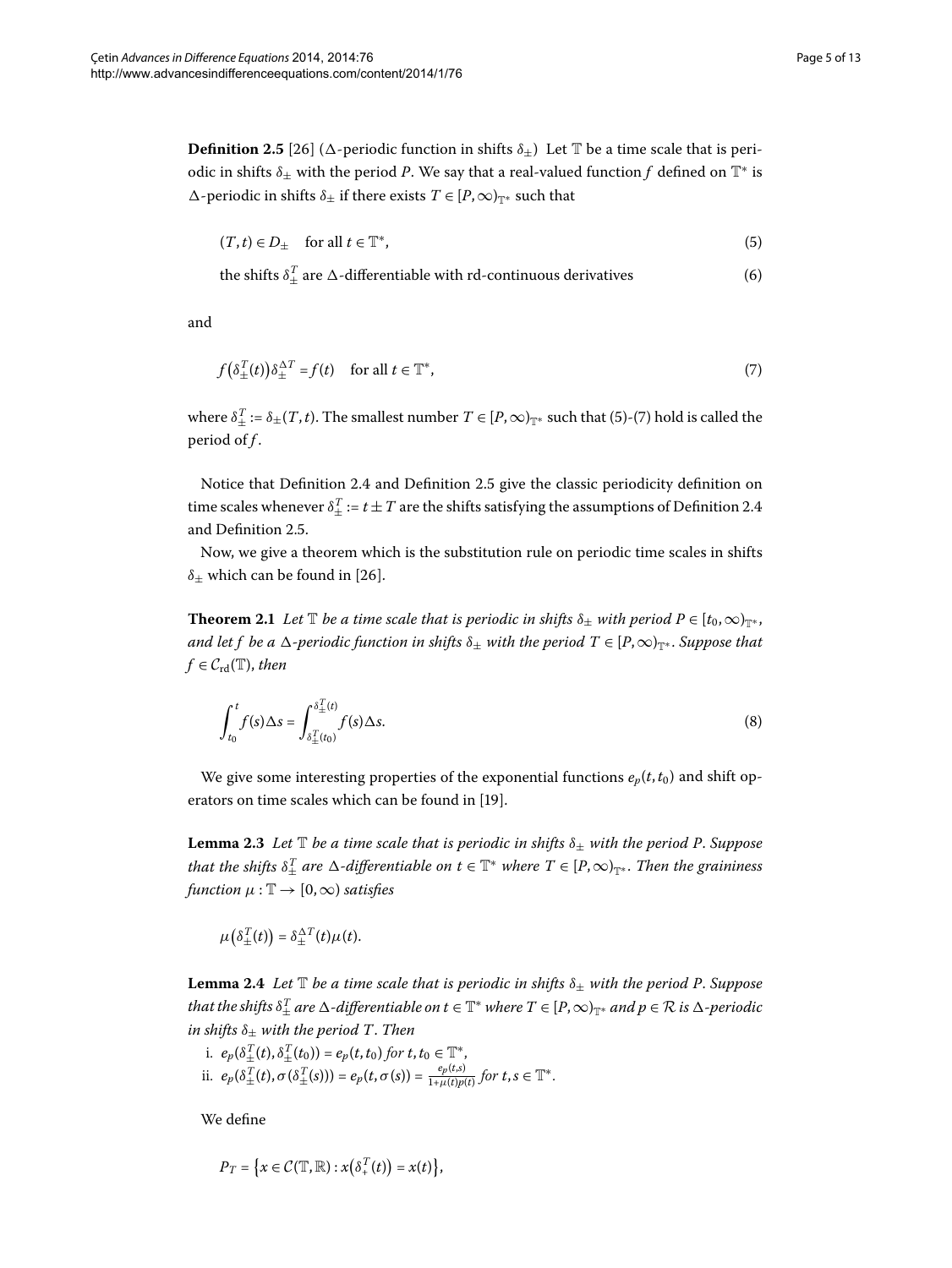where  $C(\mathbb{T},\mathbb{R})$  is the space of all real-valued continuous functions endowed with the norm

$$
||x|| = \max_{t \in [t_0, \delta_+^T(t_0)]_T} |x(t)|,
$$

then  $P_T$  is a Banach space.

**Lemma 2.5** [19[\]](#page-11-15) *Let*  $x \in P_T$ *. Then*  $||x^{\sigma}||$  *exists and*  $||x^{\sigma}|| = ||x||$ *.* 

**Lemma 2.6**  $x(t) \in P_T$  $x(t) \in P_T$  $x(t) \in P_T$  *is a solution of* (1) *if and only if* 

$$
x(t) = \lambda \int_{t}^{\delta_{+}^{T}(t)} G(t,s) b(s) f(s, x(h(s))) \Delta s,
$$

*where G*(*t*, *s*) =  $\frac{e_{a(s)}(s,t)}{e_{a(t)}(\delta^T_+(t),t)-1}$  *is the Green's function*.

*Proof* Let  $x(t) \in P_T$  $x(t) \in P_T$  $x(t) \in P_T$  be a solution of [\(](#page-1-0)1). We can rewrite equation (1) as

$$
x^{\Delta}(t) + a(t)x^{\sigma}(t) = \lambda b(t)f(t,x(h(t))).
$$

Multiply both sides of the above equation by  $e_{a(t)}(t,t_0)$  and then integrate from  $t$  to  $\delta_+^T(t)$ to obtain

$$
\int_t^{\delta_+^T(t)} \big[x(s)e_{a(s)}(s,t_0)\big]^{\Delta} \Delta s = \lambda \int_t^{\delta_+^T(t)} e_{a(s)}(s,t_0)b(s)f(s,x(h(s))) \Delta s.
$$

We arrive at

$$
[e_{a(t)}(\delta_+^T(t),t_0)-e_{a(t)}(t,t_0)]x(t)=\lambda\int_t^{\delta_+^T(t)}e_{a(s)}(s,t_0)b(s)f(s,x(h(s)))\Delta s.
$$

Dividing both sides of the above equation by  $e_{a(t)}(t,t_0)$  and using Lemma 2.1, we have

$$
x(t)\big[e_{a(t)}\big(\delta_+^T(t),t\big)-1\big]=\lambda\int_t^{\delta_+^T(t)}e_{a(s)}(s,t)b(s)f\big(s,x\big(h(s)\big)\big)\Delta s. \hspace{1cm} (9)
$$

We get

$$
x(t) = \lambda \int_{t}^{\delta_{+}^{T}(t)} \frac{e_{a(s)}(s,t)}{e_{a(t)}(\delta_{+}^{T}(t),t) - 1} b(s) f(s,x(h(s))) \Delta s.
$$

Thus, the proof is complete.

It is easy to verify that the Green's function  $G(t, s)$  satisfies the property

$$
0 < \frac{1}{\xi - 1} \le G(t, s) \le \frac{\xi}{\xi - 1} \quad \text{for } s \in \left[t, \delta_+^T(t)\right]_{\mathbb{T}},\tag{10}
$$

where  $\xi = e_{a(t_0)}(\delta_+^T(t_0), t_0)$  and

$$
G\big(\delta_+^T(t),\delta_+^T(s)\big) = G(t,s) \quad \text{for } t \in \mathbb{T}^*, s \in \big[t,\delta_+^T(t)\big]_{\mathbb{T}}.\tag{11}
$$

 $\Box$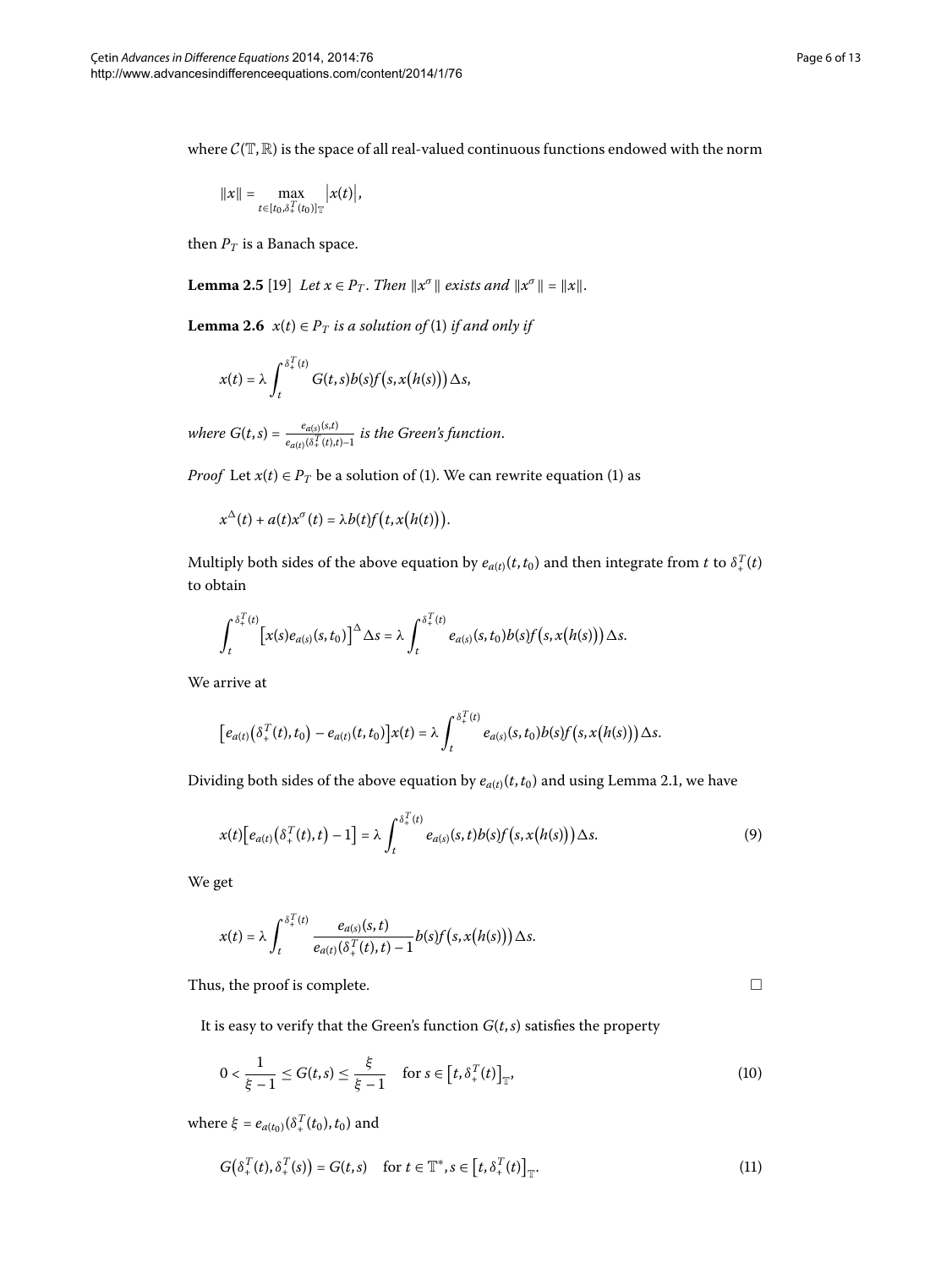Define *K*, a cone in  $P_T$ , by

$$
K = \left\{ x \in P_T : x(t) \ge \frac{1}{\xi} ||x||, \forall t \in \left[ t_0, \delta_+^T(t_0) \right]_{\mathbb{T}} \right\}
$$

and an operator  $A_\lambda : K \to P_T$  by

$$
(A_\lambda x)(t) = \lambda \int_t^{\delta_+^T(t)} G(t,s) b(s) f(s, x(h(s))) \Delta s.
$$

Define

$$
B := \int_{t_0}^{\delta_+^{T}(t_0)} b(s) \Delta s, \qquad C := \sup_{t \in [t_0, \delta_+^{T}(t_0)]_{\mathbb{T}}} a(t).
$$
 (12)

**Lemma 2.7**  $A_\lambda(K) \subset K$  and  $A_\lambda: K \to K$  is compact and continuous.

*Proof* By using Theorem 2[.](#page-4-3)1, for  $x \in K$ , we have

$$
(A_{\lambda}x)(\delta_{+}^{T}(t)) = \lambda \int_{\delta_{+}^{T}(t)}^{\delta_{+}^{T}(s_{+}^{T}(t))} G(\delta_{+}^{T}(t), s) b(s) f(s, x(h(s))) \Delta s
$$
  

$$
= \lambda \int_{t}^{\delta_{+}^{T}(t)} G(\delta_{+}^{T}(t), \delta_{+}^{T}(s)) b(\delta_{+}^{T}(s)) \delta_{+}^{T\Delta}(s) f(\delta_{+}^{T}(s), x(h(\delta_{+}^{T}(s)))) \Delta s
$$
  

$$
= \lambda \int_{t}^{\delta_{+}^{T}(t)} G(t, s) b(s) f(s, x(h(s))) \Delta s
$$
  

$$
= (A_{\lambda}x)(t).
$$

One can show that for  $x \in K$ , we have

$$
A_{\lambda}x(t) \geq \lambda \int_{t}^{\delta_{+}^{T}(t)} \frac{1}{\xi - 1} b(s) f(s, x(h(s))) \Delta s
$$
  

$$
= \frac{1}{\xi} \lambda \int_{t_{0}}^{\delta_{+}^{T}(t_{0})} \frac{\xi}{\xi - 1} b(s) f(s, x(h(s))) \Delta s
$$
  

$$
\geq \frac{1}{\xi} ||A_{\lambda}x||.
$$

Therefore,  $A_\lambda(K) \subset K$ . We will prove that  $A_\lambda$  is continuous and compact. Firstly, we will consider the continuity of  $A_\lambda$ . Let  $x_n \in K$  and  $||x_n - x|| \to 0$  as  $n \to \infty$ , then  $x \in K$  and  $|x_n(t) - x(t)| \to 0$  as  $n \to \infty$  for any  $t \in [t_0, \delta_+^T(t_0)]$  . Because of the continuity of *f*, for any  $t \in [t_0, \delta_+^T(t_0)]_{\mathbb{T}}$  and  $\epsilon^* > 0$ , we have

$$
||A_{\lambda}x_{n}-A_{\lambda}x|| = \max_{t \in [t_0, \delta_{+}^{T}(t_0)]_{\mathbb{T}}} |A_{\lambda}x_{n}-A_{\lambda}x|
$$
  
\n
$$
\leq \max_{t \in [t_0, \delta_{+}^{T}(t_0)]_{\mathbb{T}}} \lambda \int_{t}^{\delta_{+}^{T}(t)} G(t,s)b(s) |f(s,x_{n}(h(s))) - f(s,x(h(s)))|\Delta s
$$
  
\n
$$
\leq \lambda \epsilon^{*} \frac{\xi}{\xi - 1} \int_{t_0}^{\delta_{+}^{T}(t_0)} b(s) \Delta s = \epsilon,
$$

where  $\epsilon^* = [\lambda B \frac{\xi}{\xi - 1}]^{-1} \epsilon$ . Thus  $A_{\lambda}$  is continuous on  $K$ .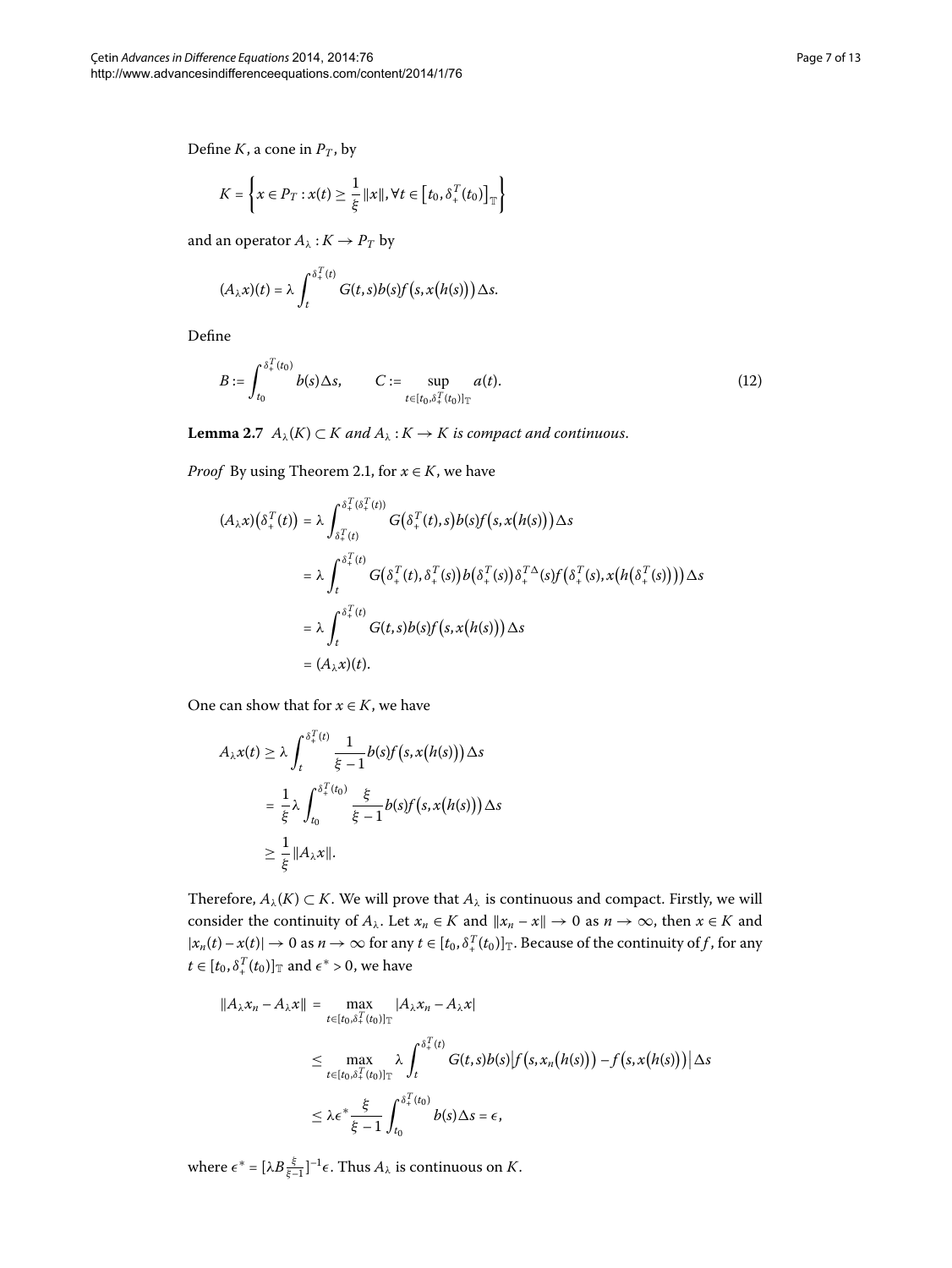Next, we prove that  $A_\lambda$  is a compact operator. It is equal to proving that  $A_\lambda$  maps bounded sets into relatively compact sets.

Let *S*  $\subset$  *K* be an arbitrary bounded set in *K*, then there exists a number *R* > 0 such that  $||x|| < R$  for any *x* ∈ *K*. We prove that  $\overline{A_{\lambda}S}$  is compact. In fact, for any {*x<sub>n</sub>*}<sub>*n*∈N</sub> ∈ *K* and  $t \in [t_0, \delta_+^T(t_0)]_{\mathbb{T}}$ , we have

$$
||A_{\lambda}x_n|| \leq \max_{t \in [t_0, \delta_+^T(t_0)]_T} \lambda \int_t^{\delta_+^T(t)} G(t,s)b(s) |f(s,x_n(h(s))) \Delta s
$$
  

$$
\leq \lambda \frac{\xi}{\xi - 1} \int_{t_0}^{\delta_+^T(t_0)} b(s) |f(s,x_n(h(s))) \Delta s := D
$$

and

$$
||A_{\lambda}^{\Delta}x_{n}|| \leq \max_{t \in [t_{0},\delta_{+}^{T}(t_{0})]_{\mathbb{T}}} \left| a(t)A_{\lambda}x_{n}(t) + \lambda \left( a(t) + \frac{a(t)}{1 + \mu(t)a(t)} \right) \right|
$$
  

$$
\times \int_{t}^{\delta_{+}^{T}(t)} G(t,s)b(s)f(s,x_{n}(h(s))) \Delta s + \frac{\lambda b(t)f(t,x_{n}(h(t)))}{1 + \mu(t)a(t)} \right|
$$
  

$$
\leq C||A_{\lambda}x_{n}|| + 2\lambda \frac{\xi}{\xi - 1}C \int_{t_{0}}^{\delta_{+}^{T}(t_{0})} b(s)|f(s,x_{n}(h(s)))|\Delta s|
$$
  

$$
+ \lambda \max_{t \in [t_{0},\delta_{+}^{T}(t_{0})]_{\mathbb{T}}} |b(t)||f(t,x_{n}(h(t)))|
$$
  

$$
= 3CD + \lambda \max_{t \in [t_{0},\delta_{+}^{T}(t_{0})]_{\mathbb{T}}} |b(t)||f(t,x_{n}(h(t)))| := L,
$$

<span id="page-7-1"></span>which imply that  $\{A_\lambda x_n\}_{n\in\mathbb{N}}$  and  $\{A_\lambda^{\Delta} x_n\}_{n\in\mathbb{N}}$  are uniformly bounded on  $[t_0,\delta_+^T(t_0)]_T$ . There exists a subsequence of  $\{A_\lambda x_n\}_{n\in\mathbb{N}}$  converging uniformly on  $[t_0, \delta_+^T(t_0)]_\mathbb{T}$ , namely,  $\overline{A_\lambda S}$  is compact. The proof is complete.  $\Box$ 

<span id="page-7-0"></span>**Lemma 2.8** *The existence of positive periodic solutions in shifts*  $\delta_{\pm}$  *of* [\(](#page-1-0)1) *is equivalent to the existence of fixed point problem of A<sup>λ</sup> in K*.

The proof of Lemma 2[.](#page-7-1)8 is straightforward and hence omitted.

#### **3 Main result**

In this section, we consider the existence of one or two positive *T*-periodic solutions in  $\delta_{\pm}$  of (1[\)](#page-1-0). Let us define

<span id="page-7-2"></span>
$$
\underline{f_0} = \lim_{x \to 0^+} \min_{t \in [t_0, \delta_+^T(t_0)]_T} \frac{f(t, x)}{x}, \qquad \overline{f_0} = \lim_{x \to 0^+} \max_{t \in [t_0, \delta_+^T(t_0)]_T} \frac{f(t, x)}{x},
$$
\n
$$
\underline{f_{\infty}} = \lim_{x \to \infty} \min_{t \in [t_0, \delta_+^T(t_0)]_T} \frac{f(t, x)}{x}, \qquad \overline{f_{\infty}} = \lim_{x \to \infty} \max_{t \in [t_0, \delta_+^T(t_0)]_T} \frac{f(t, x)}{x}.
$$

To prove the results, we will use the following theorem which can be found in Kras-nosel'skiï's book [28[\]](#page-12-5).

**Theorem 3.1** (Guo-Krasnoselskiı̆ fixed point theorem) *Let X be a Banach space*,  $K \subset X$ *be a cone, and suppose that*  $\Omega_1$  *and*  $\Omega_2$  *are open, bounded subsets of* X *with*  $0 \in \Omega_1$  *and*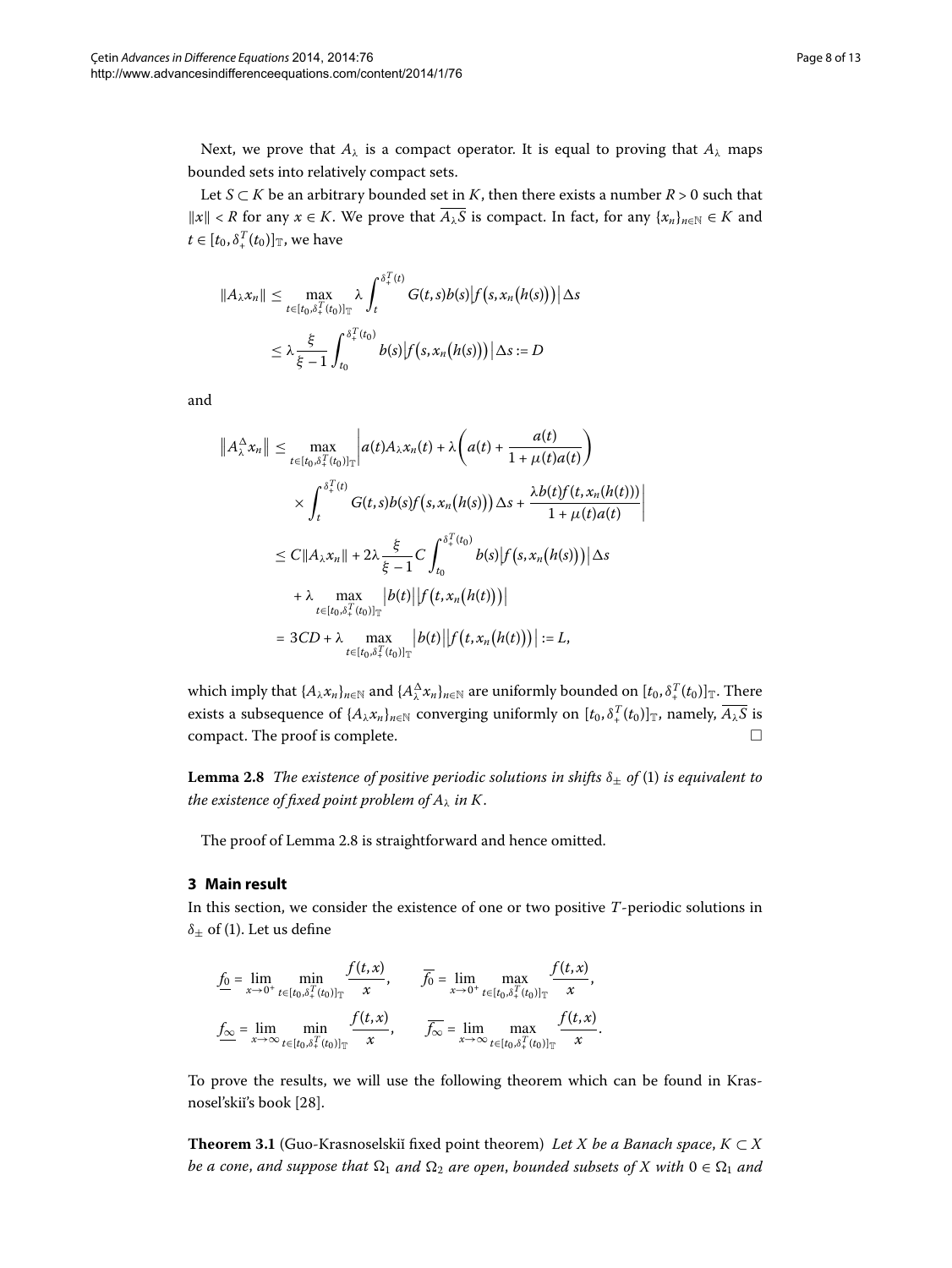<span id="page-8-0"></span> $\overline{\Omega_1} \subset \Omega_2$ . *Suppose further that*  $A: K \cap (\overline{\Omega_2} \setminus \Omega_1) \to K$  is a completely continuous operator *such that either*

- (i)  $||Au|| \le ||u||$  *for*  $u \in K \cap \partial \Omega_1$ ,  $||Au|| \ge ||u||$  *for*  $u \in K \cap \partial \Omega_2$ , *or*
- (ii)  $||Au|| \ge ||u||$  *for*  $u \in K \cap \partial \Omega_1$ ,  $||Au|| \le ||u||$  *for*  $u \in K \cap \partial \Omega_2$

*holds. Then A has a fixed point in*  $K \cap (\overline{\Omega_2} \setminus \Omega_1)$ .

**Theorem 3.2** If either  $f_{\infty} = \infty$ ,  $\overline{f_0} = 0$  or  $f_0 = \infty$ ,  $\overline{f_{\infty}} = 0$  holds, then equation [\(](#page-1-0)1) has a *positive T-periodic solution x in shifts*  $\delta$ + *for* 

$$
\frac{\xi - 1}{\xi B} \le \lambda \le \frac{\xi - 1}{B}.\tag{13}
$$

*Proof* At first, in view of  $\underline{f_{\infty}} = \lim_{x \to \infty} \min_{t \in [t_0, \delta_t^T(t_0)]_T} \frac{f(t, x)}{x} = \infty$  uniformly on  $[t_0, \delta_t^T(t_0)]_T$ , there exists  $r > 0$  such that  $f(t, x) \ge \mu x$  for  $t \in [t_0, \delta_+^T(t_0)]_{\mathbb{T}}, x \ge r$ , where  $\mu \ge \xi^2$ . We define  $\Omega_1 = \{x \in P_T : ||x|| < \xi r\}$  and if  $x \in \partial \Omega_1 \cap K$ , then  $||x|| = \xi r$  and  $r \le x \le \xi r$  for all *t*. We get

$$
||A_{\lambda}x|| \geq \frac{\lambda}{\xi - 1} \int_{t_0}^{s_+^{T}(t_0)} b(s)f(s,x(h(s))) \Delta s
$$
  

$$
\geq \frac{\lambda}{\xi - 1} \int_{t_0}^{s_+^{T}(t_0)} b(s)\mu x(h(s)) \Delta s
$$
  

$$
\geq \frac{\xi r}{B} \int_{t_0}^{s_+^{T}(t_0)} b(s) \Delta s
$$
  

$$
= \xi r = ||x||
$$

and so  $||A_\lambda x|| \ge ||x||$  for all  $x \in K \cap \partial \Omega_1$ .

Next we use the assumption  $\overline{f_0} = \lim_{x \to 0^+} \max_{t \in [t_0, \delta_t^T(t_0)]_T} \frac{f(t, x)}{x} = 0$  uniformly on  $[t_0, t_0]$  $\delta_+^T(t_0)$ ]<sub>T</sub>. We can choose  $R > \xi r > 0$  large enough such that

$$
f(t,x) \leq \eta x, \quad 0 \leq x \leq R, t \in [t_0, \delta_+^T(t_0)]_{\mathbb{T}},
$$

where  $\eta \in (0, \frac{1}{\xi}]$ . Then if  $\Omega_2$  is the ball in  $K$  centered at the origin with radius  $R$  and if  $x \in K \cap \partial \Omega_2$ , then we have

$$
||A_{\lambda}x|| \leq \frac{\lambda\xi}{\xi-1} \int_{t_0}^{\delta_{+}^{T}(t_0)} b(s)f(s,x(h(s))) \Delta s
$$
  

$$
\leq \frac{\lambda\xi}{\xi-1} \int_{t_0}^{\delta_{+}^{T}(t_0)} b(s)\eta x(h(s)) \Delta s
$$
  

$$
\leq \frac{1}{B} \int_{t_0}^{\delta_{+}^{T}(t_0)} b(s)R \Delta s
$$
  

$$
= R = ||x||
$$

and so  $||A_\lambda x|| \ge ||x||$  for all  $x \in K \cap \partial \Omega_2$ [.](#page-7-2) Consequently, Theorem 3.1 yields the existence of a positive *T*-periodic solution  $x \in K \cap (\overline{\Omega_2} \setminus \Omega_1)$  $x \in K \cap (\overline{\Omega_2} \setminus \Omega_1)$  of (1) in shifts  $\delta_{\pm}$ , that is,

$$
\xi r < x(t) \leq R, \quad t \in \left[ t_0, \delta_+^T(t_0) \right]_{\mathbb{T}}.
$$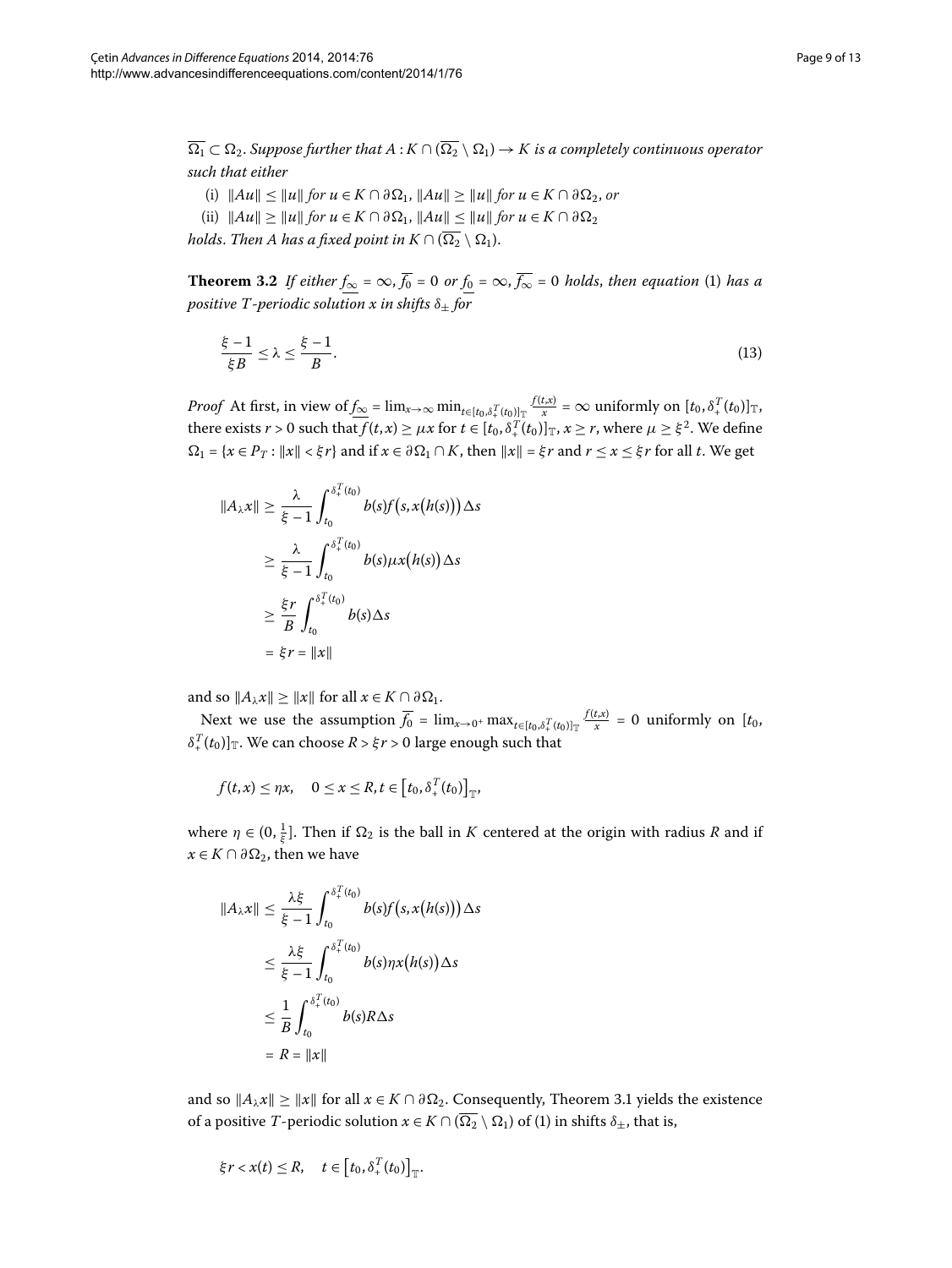Next, let  $\underline{f_0} = \infty$ ,  $\overline{f_{\infty}} = 0$  hold. In view of  $\underline{f_0} = \lim_{x \to 0^+} \min_{t \in [t_0, \delta_t^T(t_0)]_T} \frac{f(t, x)}{x} = \infty$ , there exists  $r_1 > 0$  such that

$$
f(t,x) \geq \overline{\mu}x \quad \text{for } t \in [t_0, \delta_+^T(t_0)]_{\mathbb{T}}, 0 < x \leq r_1,
$$

where  $\overline{\mu} \geq \xi^2$ . We define  $\Omega_1 = \{x \in P_T : ||x|| < r_1\}$  and if  $x \in \partial \Omega_1 \cap K$ , then  $||x|| = r_1$  and  $\frac{r_1}{\xi} \leq x \leq r_1$  for all *t*. We get

$$
||A_{\lambda}x|| \geq \frac{\lambda}{\xi - 1} \int_{t_0}^{\delta_{+}^{T}(t_0)} b(s) f(s, x(h(s))) \Delta s
$$
  

$$
\geq \frac{\lambda}{\xi - 1} \int_{t_0}^{\delta_{+}^{T}(t_0)} b(s) \overline{\mu} x(h(s)) \Delta s
$$
  

$$
\geq \frac{r_1}{B} \int_{t_0}^{\delta_{+}^{T}(t_0)} b(s) \Delta s
$$
  

$$
= r_1 = ||x||
$$

and so  $||A_\lambda x|| \ge ||x||$  for all  $x \in K \cap \partial \Omega_1$ . Next, since  $\overline{f_{\infty}} = \lim_{x \to \infty} \max_{t \in [t_0, \delta_+^T(t_0)]_T} \frac{f(t, x)}{x} = 0$ , there exists  $r_2 > 0$  such that

$$
f(t,x) \leq \overline{\eta}x \quad \text{for } x \geq r_2, t \in [t_0, \delta_+^T(t_0)]_{\mathbb{T}},
$$

where  $\overline{\eta} \in (0, \frac{1}{\xi}]$ . Let  $\overline{r_2} \ge \max\{2r_1, \xi r_2\}$  and it follows that  $x(t) \ge \frac{1}{\xi} \|x\| \ge r_2$  for  $x \in \partial \Omega_2$ and  $t \in [t_0, \delta_+^T(t_0)]_{\mathbb{T}}$ , where  $\Omega_2 = \{x \in P_T : ||x|| < \overline{r_2}\}$ . For  $x \in K \cap \partial \Omega_2$ , we have

$$
||A_{\lambda}x|| \leq \frac{\lambda \xi}{\xi - 1} \int_{t_0}^{\delta_+^T(t_0)} b(s) f(s, x(h(s))) \Delta s
$$
  

$$
\leq \frac{\lambda \xi}{\xi - 1} \int_{t_0}^{\delta_+^T(t_0)} b(s) \overline{\eta} x(h(s)) \Delta s
$$
  

$$
\leq \frac{1}{B} \int_{t_0}^{\delta_+^T(t_0)} b(s) \overline{r_2} \Delta s
$$
  

$$
= \overline{r_2} = ||x||,
$$

<span id="page-9-1"></span>and again we have  $||A_\lambda x|| \le ||x||$  for  $x \in K \cap \partial \Omega_2$ [.](#page-7-2) It follows from part (ii) of Theorem 3.1 that  $A_\lambda$  has a fixed point in  $K \cap (\overline{\Omega_2} \setminus \Omega_1)$  $K \cap (\overline{\Omega_2} \setminus \Omega_1)$  and this implies that our given equation (1) has a positive  $T$  -periodic solution  $x$  in shifts  $\delta_\pm,$  that is,

<span id="page-9-0"></span>
$$
r_1 < x(t) \leq \overline{r_2}, \quad t \in \left[ t_0, \delta_+^T(t_0) \right]_{\mathbb{T}}.
$$

**Theorem 3.3** Let  $f_0 = f_\infty = \infty$  hold. Further, assume that there is a constant  $R_1 > 0$  such *that*

$$
f(t, x(t)) \leq \frac{R_1}{\xi} \quad \text{for } x \in [0, R_1], t \in [t_0, \delta_+^T(t_0)]_{\mathbb{T}}.
$$
 (14)

*Then equation* [\(](#page-1-0)1) *has two positive T-periodic solutions in shifts*  $\delta_{\pm}$  *for* 

$$
\frac{\xi - 1}{\xi B} \le \lambda \le \frac{\xi - 1}{B}.\tag{15}
$$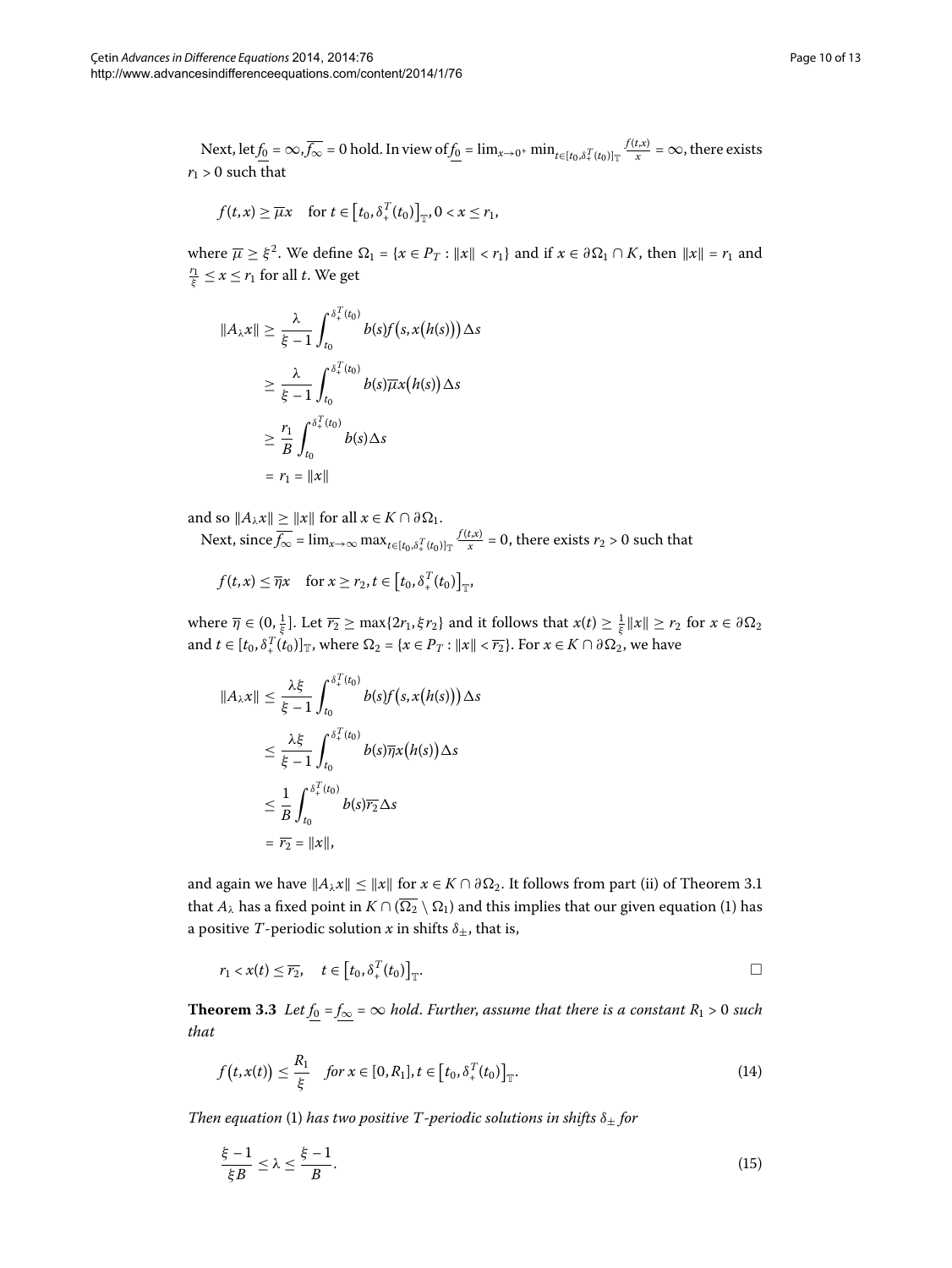*Proof* At first, in view of  $\underline{f_0}$  =  $\lim_{x\to 0^+} \min_{t\in [t_0,\delta_t^T(t_0)]_T} \frac{f(t,x)}{x} = \infty$ , there exists  $R_1 > R^* > 0$  such that

$$
f(t,x) \geq \epsilon x \quad \text{for } t \in [t_0, \delta_+^T(t_0)]_{\mathbb{T}}, 0 < x \leq R^*,
$$

where  $\epsilon \geq \xi^2$ . Set  $\Omega_1 = \{x \in P_T : ||x|| < R^* \}$ . Then, for  $x \in K \cap \partial \Omega_1$ , we have

<span id="page-10-0"></span>
$$
||A_{\lambda}x|| \geq \frac{\lambda}{\xi - 1} \int_{t_0}^{\delta_{+}^{T}(t_0)} b(s) f(s, x(h(s))) \Delta s
$$
  
\n
$$
\geq \frac{\lambda}{\xi - 1} \int_{t_0}^{\delta_{+}^{T}(t_0)} b(s) \epsilon x(h(s)) \Delta s
$$
  
\n
$$
\geq \frac{\xi}{B} \int_{t_0}^{\delta_{+}^{T}(t_0)} b(s) \frac{R^*}{\xi} \Delta s
$$
  
\n
$$
= R^* = ||x||,
$$

which implies

$$
||A_{\lambda}x|| \ge ||x|| \quad \text{for } x \in K \cap \partial \Omega_1. \tag{16}
$$

Next, since  $\underline{f_{\infty}} = \lim_{x \to \infty} \min_{t \in [t_0, \delta_+^T(t_0)]_T} \frac{f(t, x)}{x} = \infty$ , then for any  $\alpha \ge \xi^2$  there exists  $R_* > R_1$  $\int \text{such that } f(t,x) \geq \alpha x \text{ for } x \geq R_*, \text{Set } \Omega_2 = \{x \in P_T : ||x|| < R_*\}. \text{ For } x \in K \cap \partial \Omega_2, \text{ since } x \in K,$  $x(t) \geq \frac{1}{\xi} \|x\| = \frac{1}{\xi} R_*,$  we have

<span id="page-10-1"></span>
$$
||A_{\lambda}x|| \geq \frac{\lambda}{\xi - 1} \int_{t_0}^{\delta_{\tau}^{T}(t_0)} b(s) f(s, x(h(s))) \Delta s
$$
  

$$
\geq \frac{\lambda}{\xi - 1} \int_{t_0}^{\delta_{\tau}^{T}(t_0)} b(s) \alpha x(h(s)) \Delta s
$$
  

$$
\geq \frac{\xi}{B} \int_{t_0}^{\delta_{\tau}^{T}(t_0)} b(s) \frac{R_{*}}{\xi} \Delta s
$$
  

$$
= R_{*} = ||x||,
$$

which implies

$$
||A_{\lambda}x|| \ge ||x|| \quad \text{for } x \in K \cap \partial \Omega_2. \tag{17}
$$

Finally, let  $\Omega_3 = \{x \in P_T : ||x|| < R_1\}$ . For  $x \in K \cap \partial \Omega_3$ , then from [\(](#page-9-0)14), we have

<span id="page-10-2"></span>
$$
||A_{\lambda}x|| \leq \frac{\lambda\xi}{\xi - 1} \int_{t_0}^{\delta_+^T(t_0)} b(s)f(s,x(h(s))) \Delta s
$$
  

$$
\leq \frac{\xi}{B} \int_{t_0}^{\delta_+^T(t_0)} b(s) \frac{R_1}{\xi} \Delta s
$$
  

$$
= R_1 = ||x||,
$$

which implies

$$
||A_{\lambda}x|| \le ||x|| \quad \text{for } x \in K \cap \partial \Omega_3. \tag{18}
$$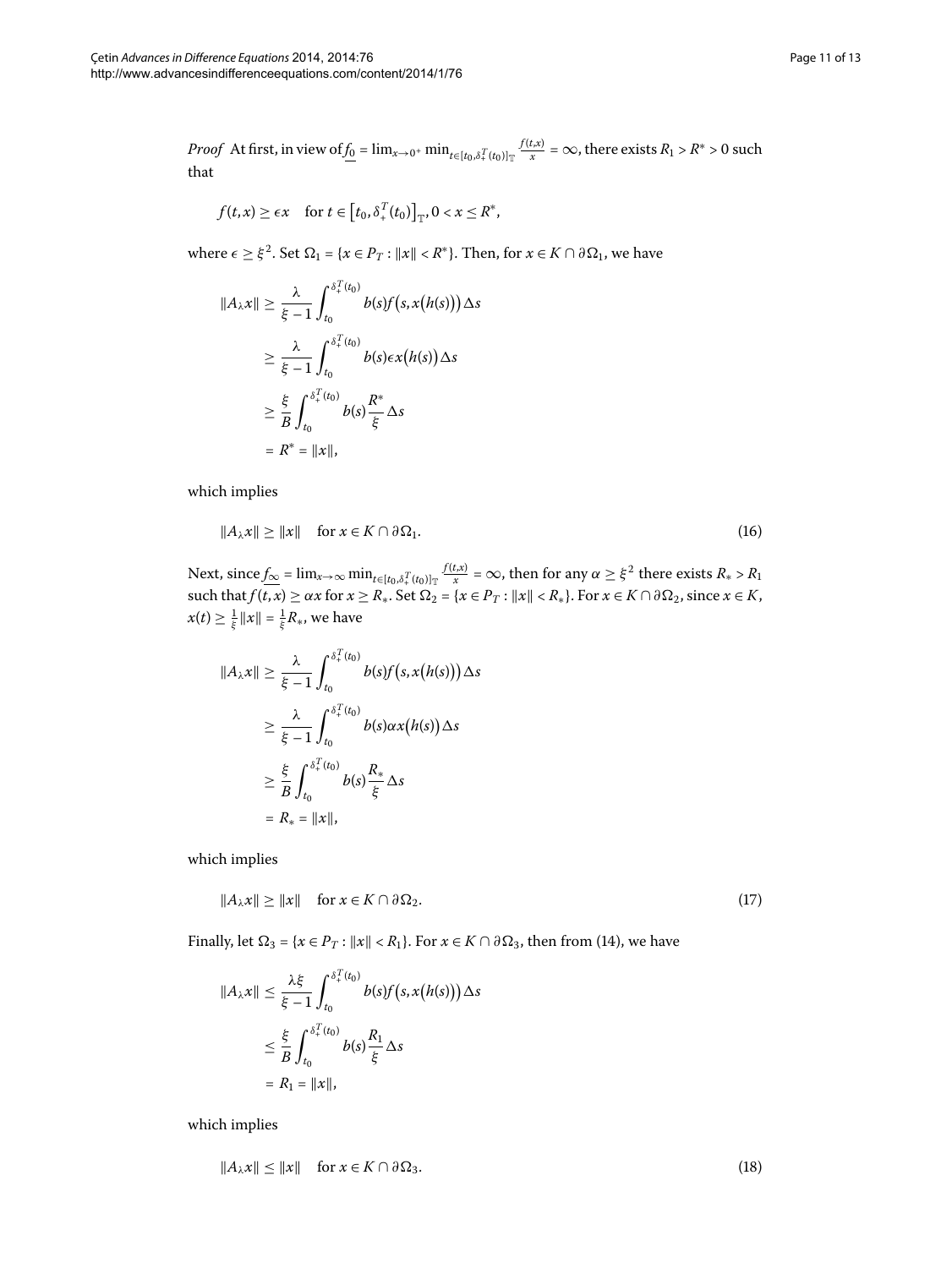Hence, since  $R^* < R_1 < R_*$  and [\(](#page-10-1)16), (17) and (18), it follows from Theorem 3[.](#page-7-2)1 that  $A_\lambda$  has a fixed point  $x_1$  in  $K \cap (\overline{\Omega_3} \setminus \Omega_1)$  and a fixed point  $x_2$  in  $K \cap (\overline{\Omega_2} \setminus \Omega_3)$ . Both are positive *T*-periodic solutions in shifts  $\delta_+$  of equation (1[\)](#page-1-0) and  $0 < ||x_1|| < R_1 < ||x_2||$ . The proof is therefore complete.

**Theorem 3.4** Let  $\overline{f_0} = \overline{f_{\infty}} = 0$  hold. There exists a constant  $R_2 > 0$  such that

$$
f(t,x(t)) \geq \xi R_2 \quad \text{for } x \in \left[\frac{1}{\xi}R_2, R_2\right], t \in \left[t_0, \delta_+^T(t_0)\right]_{\mathbb{T}}.
$$

*Then equation* [\(](#page-1-0)1) *has two positive T-periodic solutions in shifts*  $\delta_{\pm}$  *for* 

$$
\frac{\xi-1}{\xi B} \le \lambda \le \frac{\xi-1}{B}.
$$

<span id="page-11-0"></span>*Proof* It can be proved similarly to the second part of Theorem 3[.](#page-8-0)2 and Theorem 3.3.  $\;\;\Box$ 

#### **Competing interests**

<span id="page-11-2"></span>The author declares that they have no competing interests.

#### Received: 15 October 2013 Accepted: 13 February 2014 Published: 26 Feb 2014

#### <span id="page-11-1"></span>**References**

- 1. Padhi, S, Srivastava, S: Existence of three periodic solutions for a nonlinear first order functional differential equation. J. Franklin Inst. 346, 818-829 (2009)
- <span id="page-11-3"></span>2. Gopalsamy, K, Trofimchuk, SI: Almost periodic solutions of Lasota-Wazewska type delay differential equations. J. Math. Anal. Appl. 237, 106-123 (1999)
- <span id="page-11-10"></span><span id="page-11-5"></span>3. Qiuxiang, F, Rong, Y: On the Lasota-Wazewska model with piecewise constant arguments. Acta Math. Sci., Ser. B 26(2), 371-378 (2006)
- <span id="page-11-4"></span>4. Jiang, D, Wei, J, Jhang, B: Positive periodic solutions of functional differential equations and population models. Electron. J. Differ. Equ. 2002, 71 (2002)
- <span id="page-11-6"></span>5. Luo, Y, Wang, W, Shen, J: Existence of positive periodic solutions for two kinds of neutral functional differential equations. Appl. Math. Lett. 21(6), 581-587 (2008)
- <span id="page-11-7"></span>6. Wazewska-Czyzewska, M, Lasota, A: Mathematical problems of the dynamics of a system of red blood cells. Mat. Stosow. 6, 23-40 (1976) (in Polish)
- <span id="page-11-8"></span>7. Gurney, WSC, Blathe, SP, Nishet, RM: Nicholson's blowflies revisited. Nature 287, 17-21 (1980)
- <span id="page-11-9"></span>8. Kuang, Y: Delay Differential Equations with Applications in Population Dynamics. Academic Press, New York (1993)
- 9. Wan, A, Jiang, D: A new existence theory for positive periodic solutions to functional differential equations. Comput. Math. Appl. 47, 1257-1262 (2004)
- <span id="page-11-11"></span>10. Alzabut, J, Bolat, Y, Abdeljawad, T: Almost periodic dynamics of a discrete Nicholson's blowflies model involving a linear harvesting term. Adv. Differ. Equ. 2012, 158 (2012)
- <span id="page-11-13"></span><span id="page-11-12"></span>11. Gopalsamy, K: Stability and Oscillation in Delay Differential Equations of Population Dynamics. Kluwer Academic, Boston (1992)
- <span id="page-11-14"></span>12. Chow, SN: Existence of positive periodic solutions of autonomous functional differential equations. J. Differ. Equ. 15, 350-378 (1974)
- 13. Freedman, HI, Wu, J: Periodic solutions of single-species models with periodic delay. SIAM J. Math. Anal. 23, 689-701 (1992)
- <span id="page-11-16"></span><span id="page-11-15"></span>14. Hadeler, KP, Tomiuk, J: Periodic solutions of difference differential equations. Arch. Ration. Mech. Anal. 65, 87-95 (1977)
- 15. Wang, H: Positive periodic solutions of functional differential equations. J. Differ. Equ. 202, 354-366 (2004)
- 16. Weng, A, Sun, J: Positive periodic solutions of first-order functional difference equations with parameter. J. Comput. Appl. Math. 229, 327-332 (2009)
- 17. Graef, JR, Kong, L: Existence of multiple periodic solutions for first order functional differential equations. Math. Comput. Model. 54, 2962-2968 (2011)
- 18. Padhi, S, Srivastava, S, Pati, S: Three periodic solutions for a nonlinear first order functional differential equation. Appl. Math. Comput. 216, 2450-2456 (2010)
- 19. Cetin, E, Topal, FS: Periodic solutions in shifts *δ*<sup>±</sup> for a nonlinear dynamical equation on time scales. Abstr. Appl. Anal. 2012, Article ID 707319 (2012)
- 20. Kaufmann, ER, Raffoul, YN: Periodic solutions for a neutral nonlinear dynamical equation on a time scale. J. Math. Anal. Appl. 319, 315-325 (2006)
- 21. Li, Y, Zhu, L, Liu, P: Positive periodic solutions of nonlinear functional difference equations depending on a parameter. Comput. Math. Appl. 48, 1453-1459 (2004)